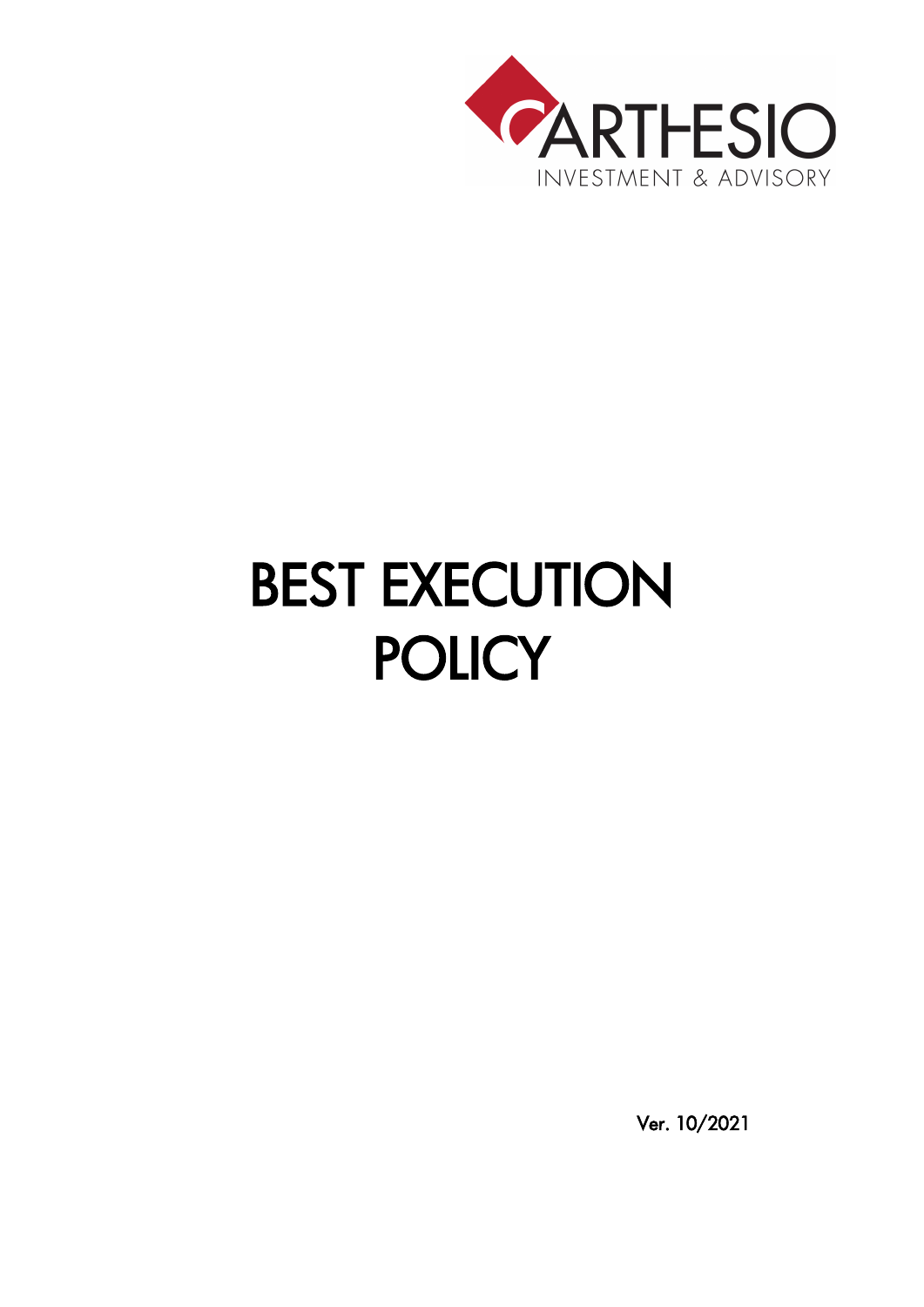

# **Table of Contents**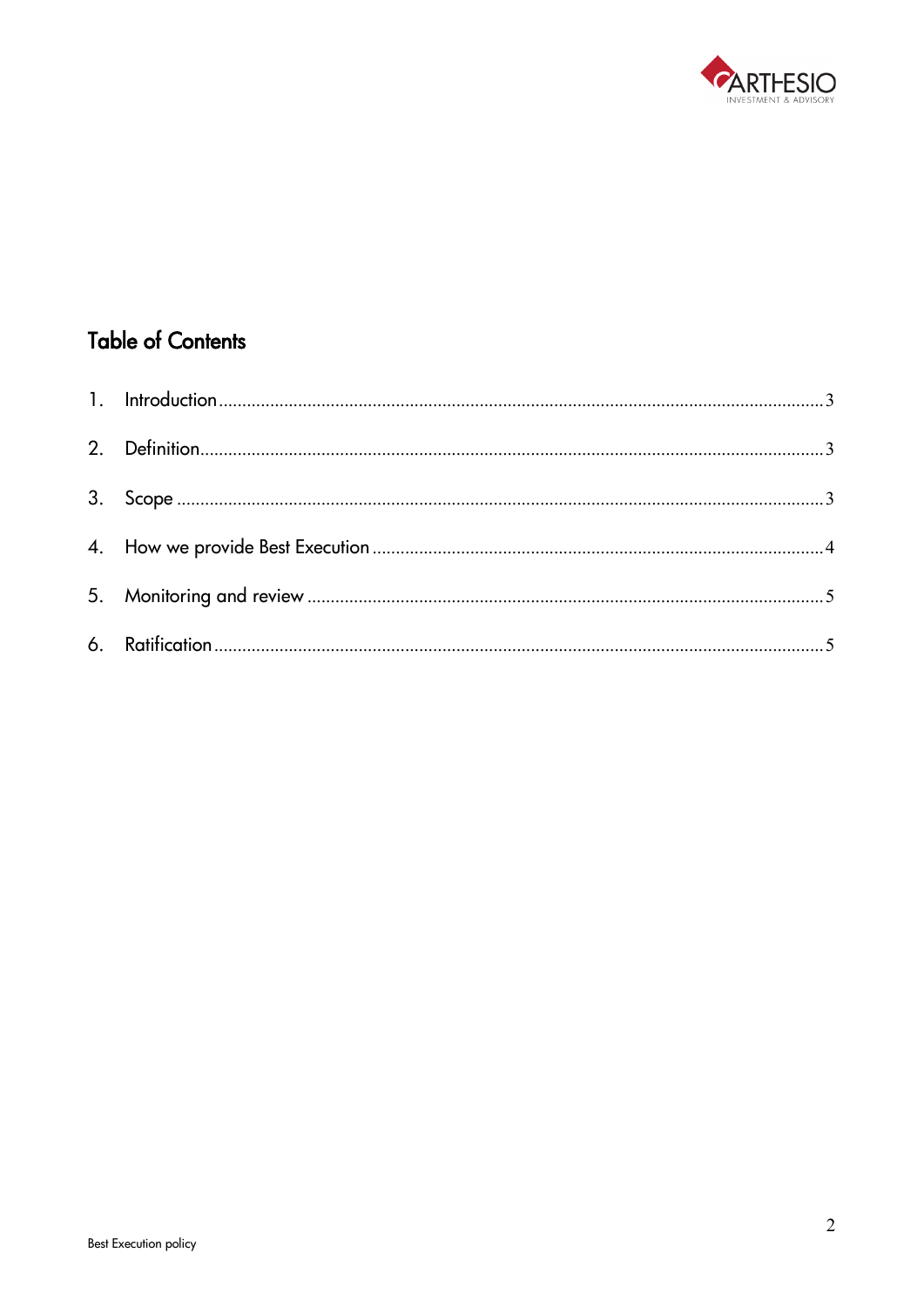

#### <span id="page-2-0"></span>1. Introduction

Carthesio SA (hereafter CTH, we, our and us) it's a Swiss company regulated by the Swiss Financial Market Supervisory Authority ("FINMA") as Collective Asset Manager. CTH withstands under the low of Switzerland.

This document (hereafter the "Policy") meets the regulatory needs of the European counterparties with whom CTH has relations. As a Swiss company, CTH is not obliged to meet the regulatory requirements imposed by the European Union Markets in Financial Instruments Directive 2014/65/EU ("MIFID II").

The Policy sets out the Execution Policy for the European<sup>[1](#page-2-3)</sup> operations of the Management of CTH and our approach to providing Best Execution as required by MIFID II and the rules of our regulator (v. art. 18 "Best execution for Individual Asset Manager" – LSerFi).

The information below sets out general information with respect to our approach to Best Execution under MIFID II and how we assess whether a transaction is in scope.

Please note that by conducting business with us following receipt of this document, the counterparty will be deemed to have consented to the Policy.

## <span id="page-2-1"></span>2. Definition

Best Execution is the requirement to take all reasonable steps to obtain the best possible result for our counterparties on a consistent basis, taking into account:

- **Price**
- Cost
- Speed
- Likelihood of execution and settlement
- **Size**
- Nature or any other execution consideration.

# <span id="page-2-2"></span>3. Scope

The Policy applies only to counterparties classified as Retail or Professional Counterparties, and to certain types of transactions in "financial instruments". Financial instruments is a defined term under MIFID II and includes, but is not limited to, shares, bonds, ETFs, derivates (excluding certain categories of commodity derivates) and units in collective investment schemes. It does not include, for example, FX spot, deposits, and physical commodities.

<span id="page-2-3"></span><sup>&</sup>lt;sup>1</sup> Operations located in the European Economic Area (EEA)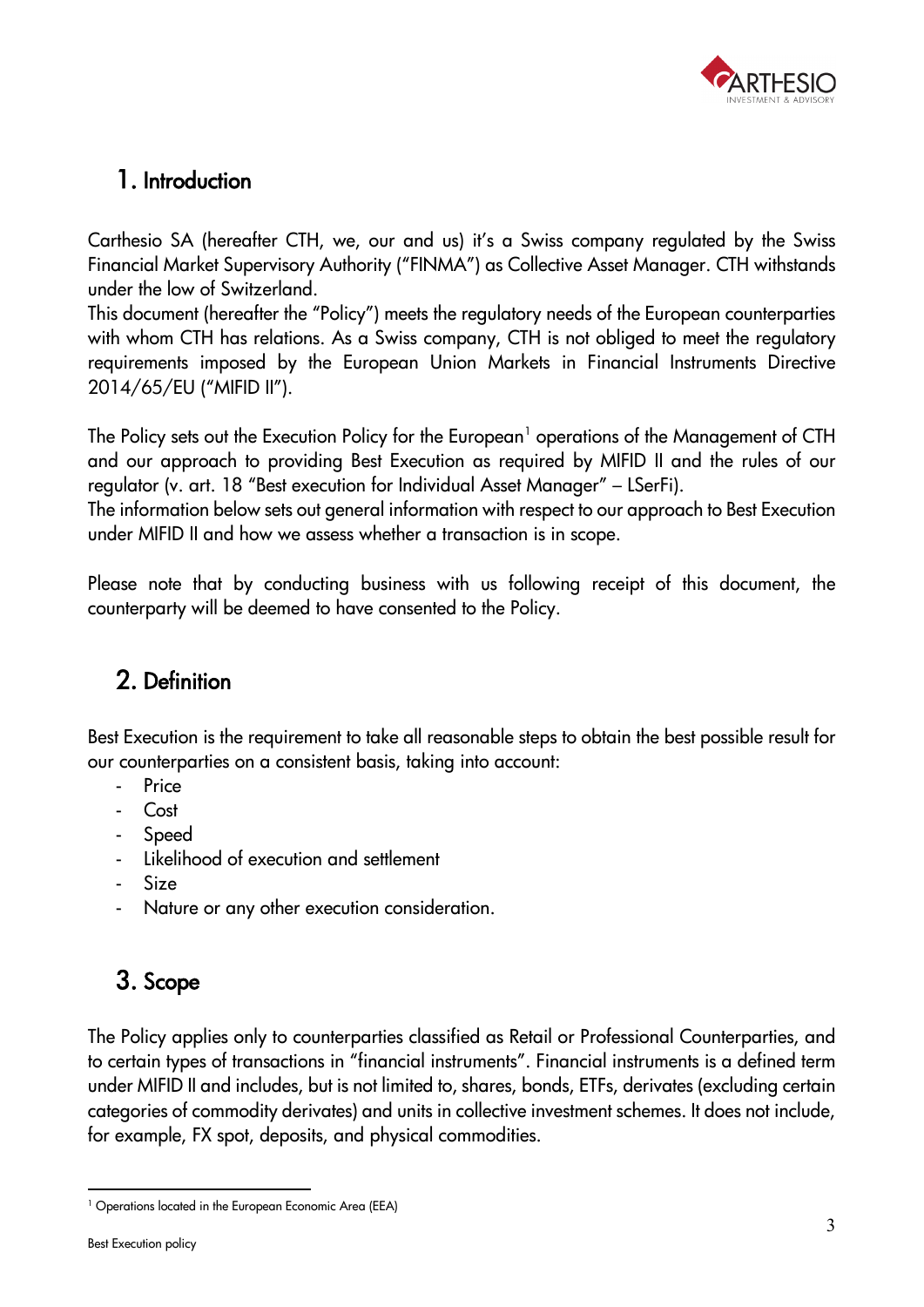

The regulatory obligation to obtain the best possible result applies whenever we execute an order on behalf of a counterparty or receive an order from a counterparty for transmission to a third party for execution.

We owe a duty of Best Execution when we execute transactions on behalf of the counterparty. CTH will be executing transactions on behalf of the client where the counterparty legitimately relies on us to protect its interests in relation to the pricing and other elements of the transaction (such as speed and/or likelihood of execution) that may be affected by the choices we make. This may occur either where we execute a transaction directly or where we place a transaction with (or transmit it to) brokers or other third parties.

Specifically for individual asset management, in addition to the price for the financial instrument and the elements defined above, the costs associated with the execution of the mandate as well as the remuneration of third parties pursuant to art. 26 para. 3 (LSerFi) are also taken into account.

#### <span id="page-3-0"></span>4. How we provide Best Execution

In order to obtain the best possible result for our counterparties, we select and monitor brokers with which we want to execute trades.

At least once a year, the Investment Fund Committee reviews and verifies the credit profiles and the offered services of each brokers in order to establish a selection of brokers.

Risk Manager, with the support of the Compliance Officer, is responsible to draw up a broker list in accordance with the decision of the Investment Committee.

Taking into account price, costs, speed, likelihood of execution and settlement, size, nature or any other consideration relevant to the execution of the orders, the Portfolio Manager decides which broker contact without initial preference of any brokers.

For any executed order related to OTC markets, the Portfolio Manager makes an enquiry to different brokers and keeps records of quotes enquired (trough Bloomberg functions or asking a written quote).

Risk Manager is responsible to check all enquires are duly stored.

The archive must be made available on request of the counterparty.

If the Portfolio Manager executing an order performs an enquiry to less than three brokers, he must explain the reason why he does it using the appropriate function on Guardian (Asset Manager Suite).